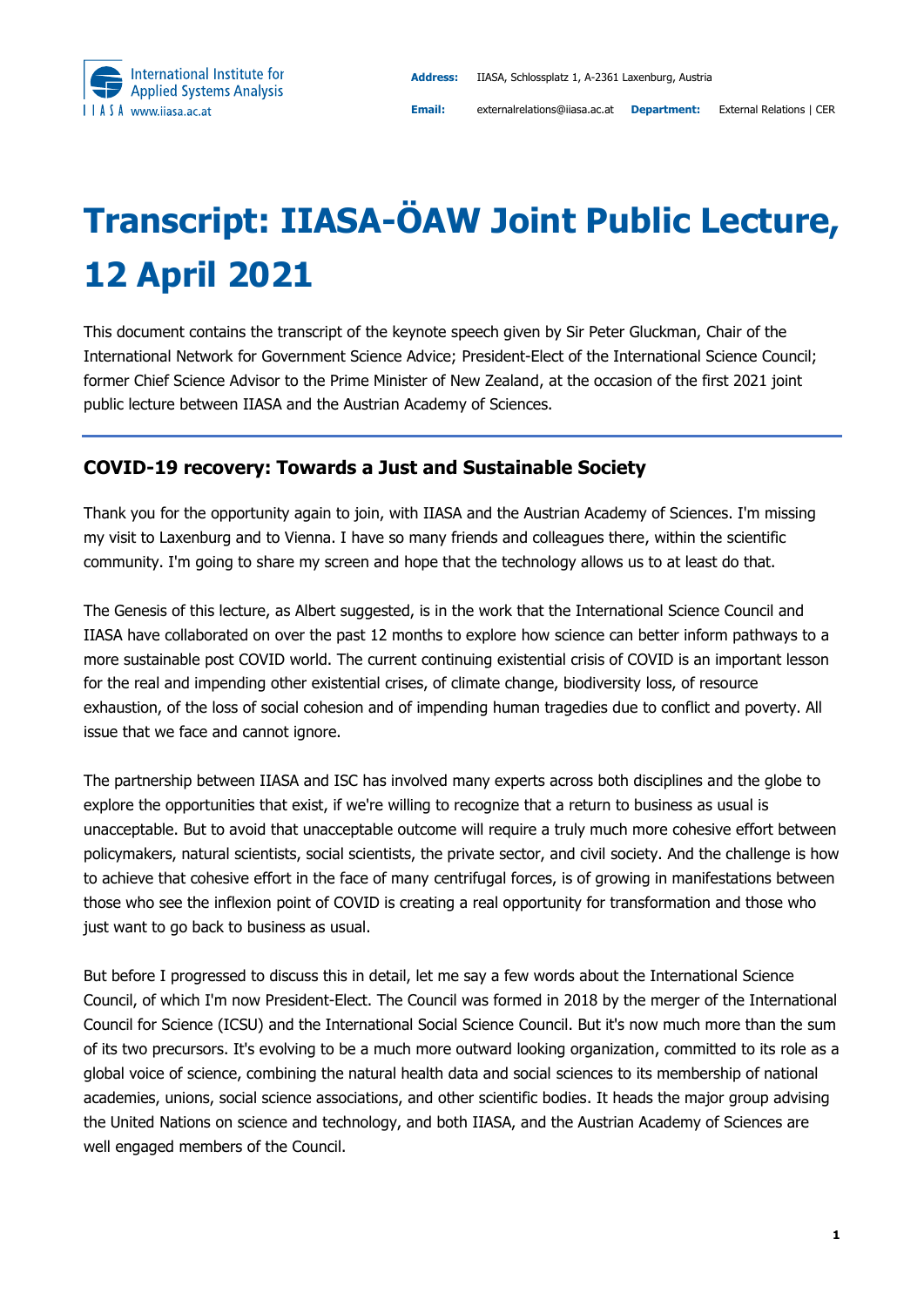

COVID highlights our challenge. On one hand, science has become much more critical to both national and global site decision making than ever before. But on the other, it highlighted other multiple problems of the science, policy, politics interfaces at both the national and multilateral levels. It demonstrates the challenge of nationalism in the face of a global crisis and highlights the consequences of denial of evidence-informed assessment of high impact risks. Despite scientific warnings, most countries, and indeed the international community were not well prepared for the inevitability of a viral pandemic. We've seen anti-scientism moves from a marginalized activity to one embedded in partisan politics and hyper fueled by the digital media and the disinformation engines it creates. Anti-vaccine, climate change denial, anti-scientism, nationalism and individualism all compete against the need for a collective approach evidenced-informed understandings and actions on the existential threats we face.

This project, which Albert introduced, had an enormous number of people involved in contributing to it, and let me also add my acknowledgment of those of Albert to those who've contributed. It's been an enormous effort, particularly by the authors of the three reports and two summary statements shown on the slide, supported by many experts. It's had a most active and involved Advisory Board, chaired by Mary Robinson, and I particularly want to acknowledge the leadership teams at both IIASA and at ISC for driving this project forward. I'm caught in a dilemma. I could spend the next 30 minutes just listing the broad range of recommendations and conclusions from these three reports or focus on a few issues that I think merit particular consideration. I've chosen to do the latter and primarily address the issues of the changing nature of science, the use of evidence and risk assessment, and public policy, and importantly, given that we're in Vienna at least virtually, the diplomatic considerations.

With this audience I need say nothing about the urgency and timeliness of using the inflexion point created by COVID to accelerate thinking and action on progress towards sustainability. Early in the pandemic, the mantra "build back better" was used frequently, but as the pandemic extends into its second, and by no means last year, the enthusiasm for change is at risk of being replaced by a wish to return to business as usual. The pressures for transformation were there before the virus appeared: rapid technological change, demographic change, progressive environmental degradation, rising concerns about mental health, and threats to social cohesion, growing inequalities, persistent inequities, a fractured multilateral system, the need to rethink what human development, and the changing relationship between citizens and their governments. COVID highlights all these breeches, it shows how vulnerable we are, between the explosive crisis of this pandemic and the equally rapid crisis of climate change. Every asset that we value, be it human, social, cultural, ecological or biological, is at risk.

Every domain of science contributes to our understanding. The real challenge is how to convert those understandings to meaningful change toward the favorable state of outcomes, better than those we currently face. The synthesis report and the associated papers reflect on a range of transformations that we believe are within reach. The primary challenge is how to take what we now know to further in the path with the collective action that is needed, how do we move nations to understand that collective actions will actually promote their interests far more effectively than nationalistic and individual action. This may sound utopian,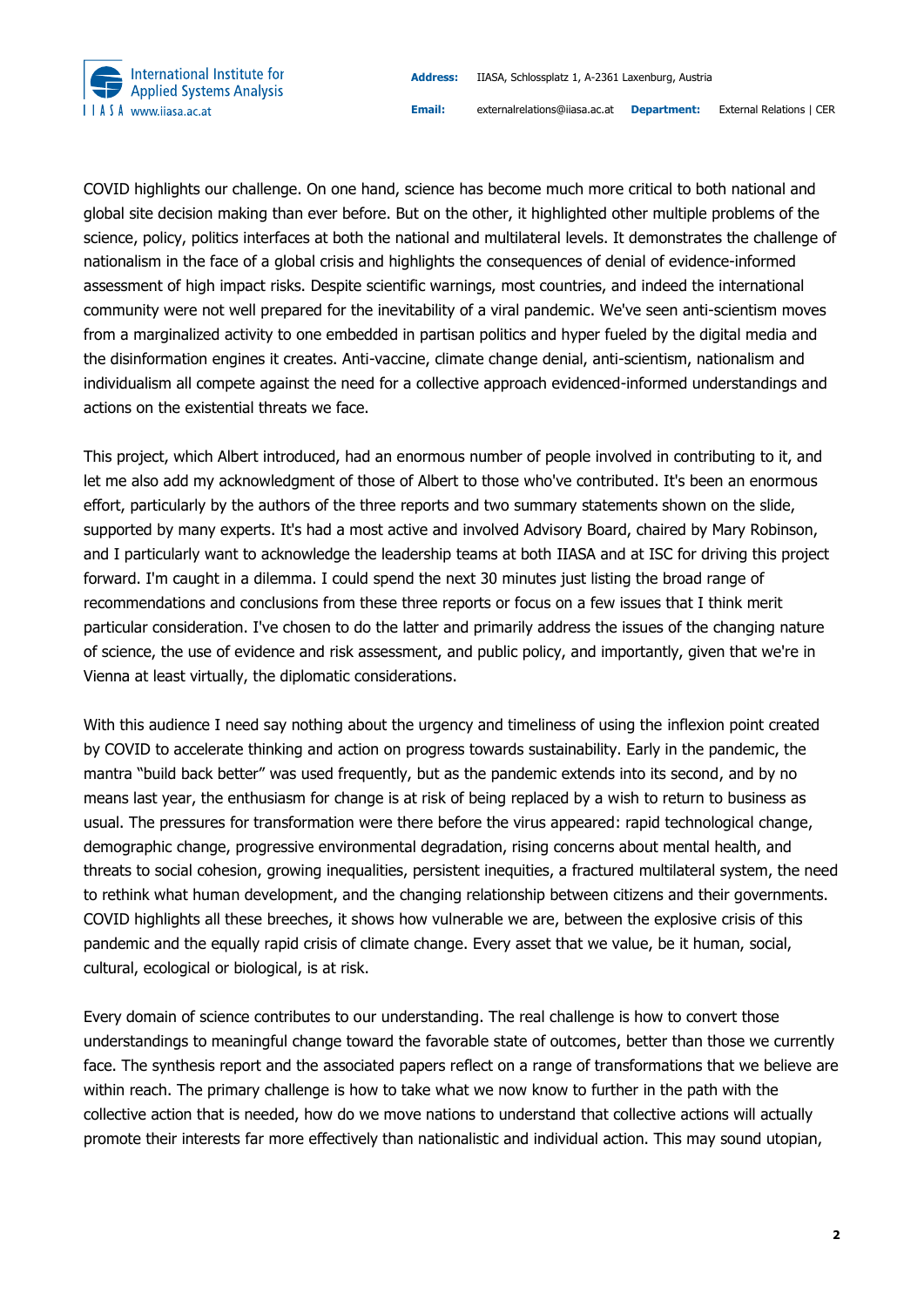

but in my view it's a fundamental challenge of the 21st century. So with that background, let me use some of the experiences with COVID over the past year to fuel discussion and put the IIASA-ISC project conclusions in context.

Surely the core obligation of all governments is to protect the assets of the organisation they are responsible for. In the case of governments, this includes human, social, cultural, environmental and economic assets. The Sendai Process and the Associated Framework Agreement emphasized the need for the government to have proper risk assessment processes across the many domains of risk from natural hazards to biological risk. Yet few countries do it systematically, and even where it is done, a large number of cognitive biases leads to risks often being diminished or ignored by the political process. COVID highlights this. Pandemic warnings had been loud and clear from the expert community. Yet how few countries, outside those that had experienced SARS, had taken heed, and were prepared.

The proper use of science is critical in decision making, but that's easy to say. It has many nuances. And what does it really mean? Most countries do not have effective and structured ways of bringing science into public policy. Most had to resort to ad hoc processes to deal with the pandemic. It's been disappointing that as yet, the lesson from COVID are not extending the broader aspects of scientific input into policy making. But ultimately policy is never made on scientific advice alone. Quite properly, policy making must consider other values based factors. Science communities must avoid hubris, and there's a delicate balance between brokerage, that is the transformation of what we know and what we don't know and into policy, and the need for advocacy. And when an advocacy approach is taken by the scientific community, it must be based on robust evidence and analysis, not simply on our biases and an agenda.

And we have another challenge. How often in the pandemic did we hear the politicians cynically proclaim we are just following the science? Often they were using that statement to justify decisions which were clearly political and ultimately such misuse of science will undermine trust in it. Political self-interest is the enemy of addressing the global commons. We saw that in play out in many ways during the pandemic. Firstly, in the early days of the pandemic and how major actors acted, and how the WHO operated and made its decisions. Now we're seeing it play out in quite egregious decisions being made over vaccine distribution. The multilateral system is not healthy and I will refer to expand on this later in this talk.

But science must also evolve to be more trusted, more systems focused and trans-disciplinary. It must always work to be trustworthy. Dis-information and anti-scientism can severely undermine progress. Both were emerging long before COVID as real threats, whether by state or non-state actors. COVID has sadly catalyzed this linkage between science and political ideology and severely compromised progress on tackling the pandemic so as to impact on political and public decision making.

If I remove COVID from the title of the slide, and replace it with climate change or biodiversity loss or indeed any other aspect of the sustainability agenda, the list of challenges I have just mentioned does not change, nor don't do the actors and the recommendations of the joint IIASA-ISC project again emphasize these same issues.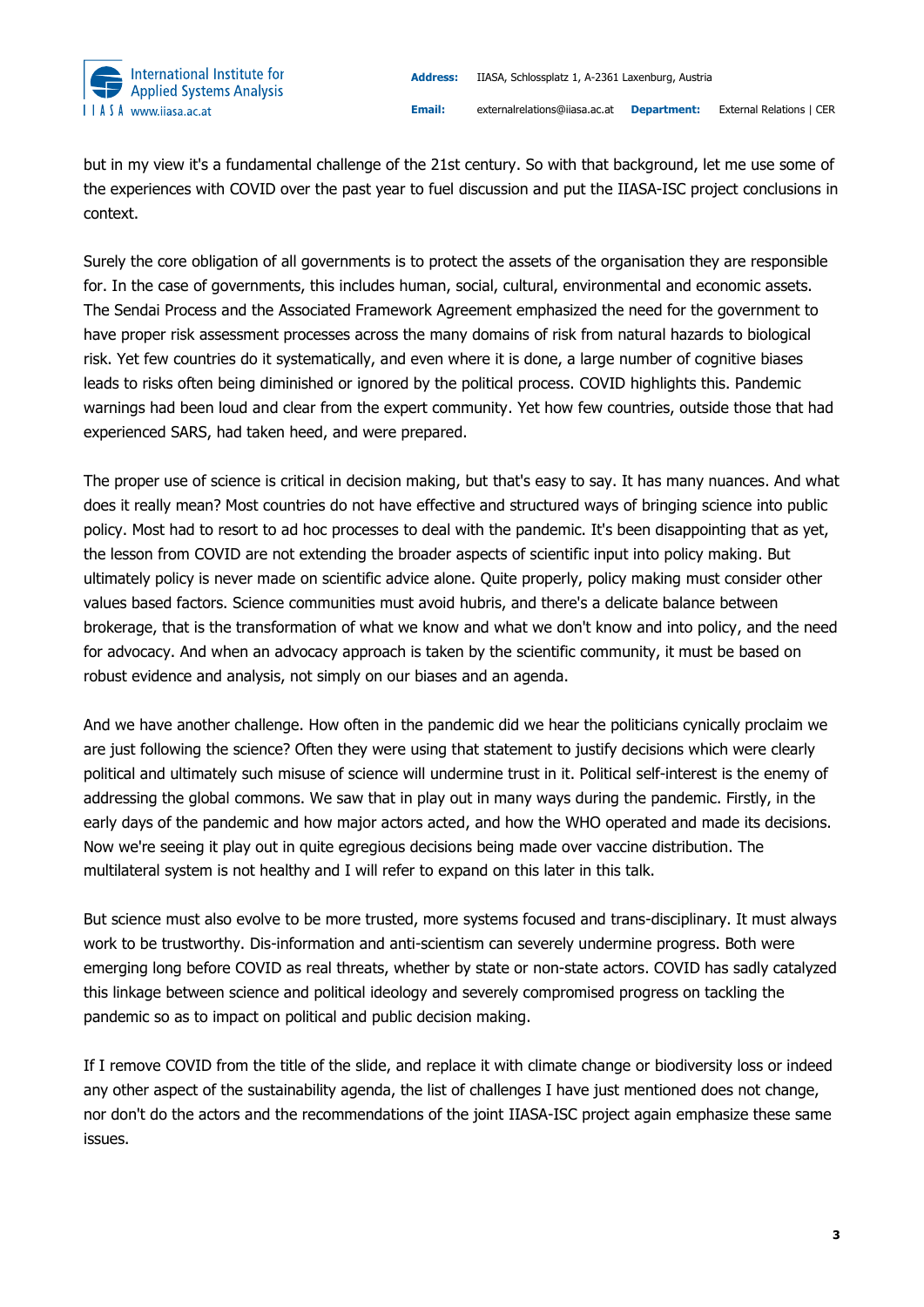

We have a complex interplay between actors and addressing sustainability. Many people, including many scientists and government, still silo their activities and thinking. Marine environment, SDG 14, is still thought about almost entirely separately from say, SDG 3 human health. And it's that silo thinking that bedevils progress. Perhaps it's inevitable, given the complexity of the SDGs, which at least represented some attempt to get beyond siloed thinking by being holistic in their ambitions, that there be siloed thinking. But with 169 targets, some of which are very precise, and yet others rather utopian and many in conflict with each other, that perhaps overwhelming for policymakers. And this complexity of understanding has perhaps impeded progress. System thinking as provided by IIASA, and much of their work, and by ISC in the SDG interactions work, they've done previously, is critical. That's not surprising that the global Sustainable Development Report of 2019, the World in 2050 report to which IIASA has contributed so much and the synthesis report from the current project have all converged, and point to the need for a much more integrated approach.

One of the things, however, that we do not do well in the policy community or in the science community is properly discuss tradeoffs. Advocates for a particular action, often think only about a singular action. But the consequences of any action nearly always have broader consequences. Addressing climate change requires tradeoffs, and the way live are lived, economies flourish, and land is used. And actions are needed by every level of society, from individuals to governments. If we want their full understandings, an engagement, then them understanding the system and understanding the tradeoffs involved is critical. Getting action is far more than just simply finding a scientific or technical solution. Concepts such as co-design and post normal science, are critical. Behavioral sciences, the study of values, understanding of biases and decision making processes will be critical on the path ahead, whether we're dealing with communities or whether we're dealing with governments.

I was pleased to see the OECD recently point to the importance of transdisciplinarity both in policy and in research. Transdisciplinarity is quite distinct from multidisciplinarity and interdisciplinarity, although sometimes we use these words badly. With transdisciplinarity, we talk about 2 core characteristics, framing the question from the outset from multiple perspectives, and secondly, ensuring stakeholder engagement from the outset. Promoting transdisciplinarity in academia and in research is a challenge which must be addressed. In most institutions, the organisation of academia is discipline-based and research funding focuses on disciplinary excellence, not impact. Academic promotion is too often focused on bibliometrics, which in turn overwhelmingly favors disciplinary depth and not transdisciplinarity or impactful work. Finding ways to get beyond the 20<sup>th</sup> century science system is difficult, but we need transdisciplinary approaches to address the wicked problems. But such developments must not be at the expense or undermining disciplinary depth and excellence, which is also needed. Solutions to so many of the issues on the agenda require mission focused activity by science technologists across multiple disciplines working together. So that's the 21st century science system must support depth and detail at a disciplinary level, but also transdisciplinary integration of knowledge in ways that can impact the broader issues.

Similarly, policy making every country is remarkably siloed and getting integrated thinking into public policy is a challenge in virtually every jurisdiction. Decisions and actions that will promote sustainability are made by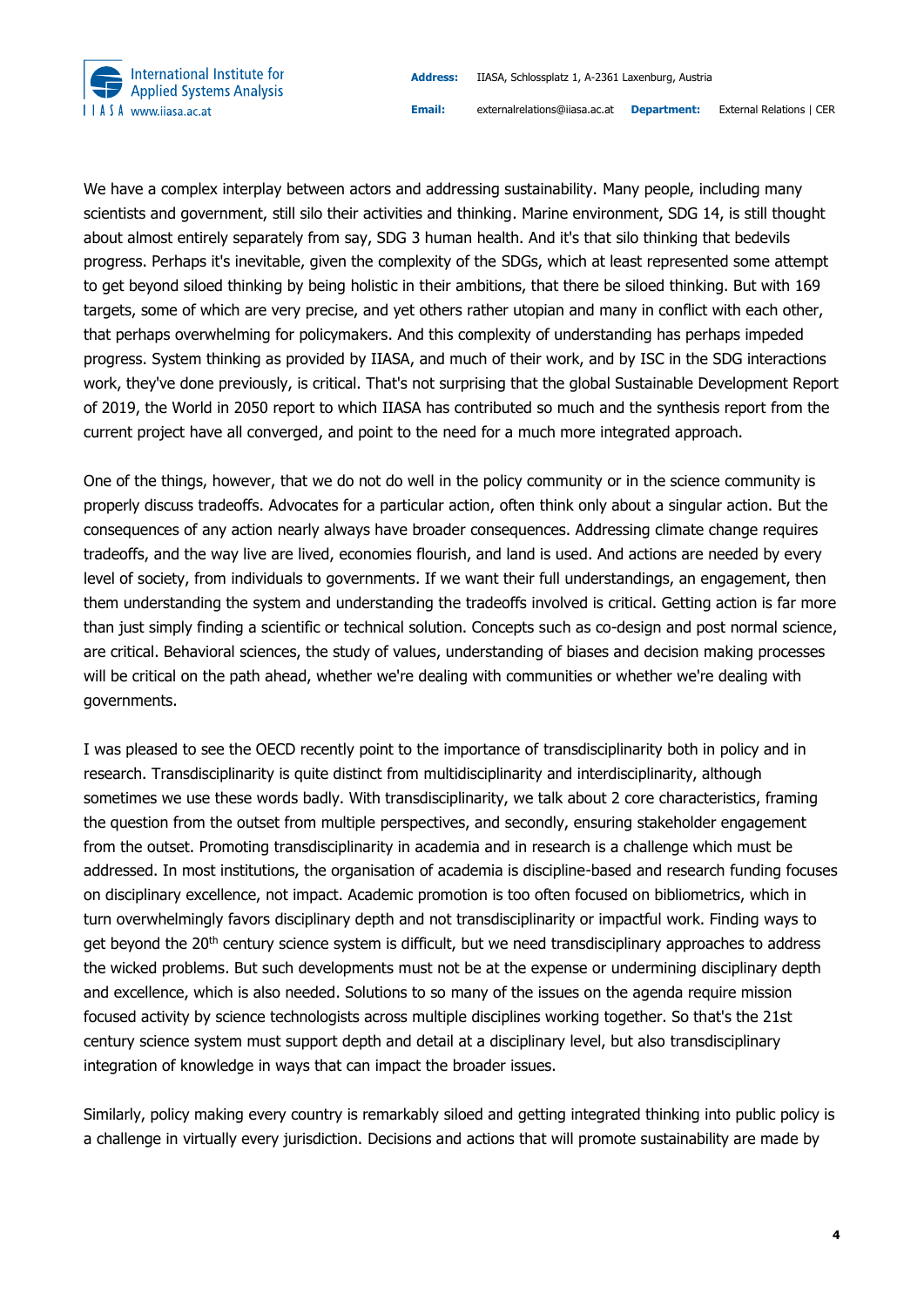

governments, local authorities, businesses and individuals. But time preferences push decision making towards the short term rather than the long term, and this is particularly the case for politicians. Just today, well, yesterday in New Zealand terms, my team published a report on why policymakers resist preparing for high impact risks, the risks that we're actually addressing when we think about the sustainability agenda. Fundamentally, we all have a set of biases and allow us collectively to underestimate futurists. Beyond these biases, there are real incentives in every political system that compound such resistance. Few countries use risk assessment well and systematically, and there's increasing commentary, including my own, on the role of accountability avoidance, of cognitive biases, and rational ignorance that lead to both policy and political resistance to evidence informed risk analysis. We saw this in COVID and we're seeing this in climate change.

The IIASA-ISC reports strongly make points about science advice, which will be central to the overcoming some of these human and institutional issues. Few countries have systems that ensure the appropriate insertion of science into policy in the right time. Of course, science alone does not make policy. Ultimately, policy making is about making choices between different options, which are including the option of doing nothing. And those choices affect different stakeholders in different ways, with both predictable and unpredictable spillover effects. But what science can do is inform what the evidence base is, what the options are and what are the implications of each option. It's for the policy community in the political reality to consider the broader implications of each option, which range from affordability to diplomatic considerations as well as public opinion.

Science advice has multiple components to it and requires an ecosystem. First off, knowledge generators such as universities and research centers. Secondly, it requires pluralistic evidence instances, and academies, national academies, can be well positioned to lead on this. But thirdly, that's the challenge of knowledge brokerage. That is, the business of transmitting that evidence synthesis to the policy maker and the needs of the policy maker to the scientific community. This is a distinct set of skills from that of evidence synthesis. It requires an understanding of both the cultures and languages of science and of policy, and the skills of acting as a broker.

The Anglophone countries, such as my own, use the concept of an adviser to Prime Minister, ministers and senior officials to ensure brokerage. Much of that interaction is informal, to make sure the policy maker and the politician understand what the science is saying. This is not the process of a formal report alone. It's a form of diplomacy and relies on trust. There are obviously several other ways of ensuring both evidence synthesis and brokerage. But whatever the system that's developed, all countries need scientific advisory systems that function well, and as we have seen in COVID, many were caught short and have had to put in place ad hoc solutions. One of the big questions is, will the opportunity be taken to learn from these experiences and turn these ad hoc mechanisms into more permanent structures? Sadly, I see little evidence of this happening.

If we look honestly at either COVID or climate change, the multilateral system has been less than fully effective. It's extraordinary that, given the most immediate risk to humanity of the last 80 years has been upon us for the last year, neither United Nations General Assembly nor the Security Council have met at least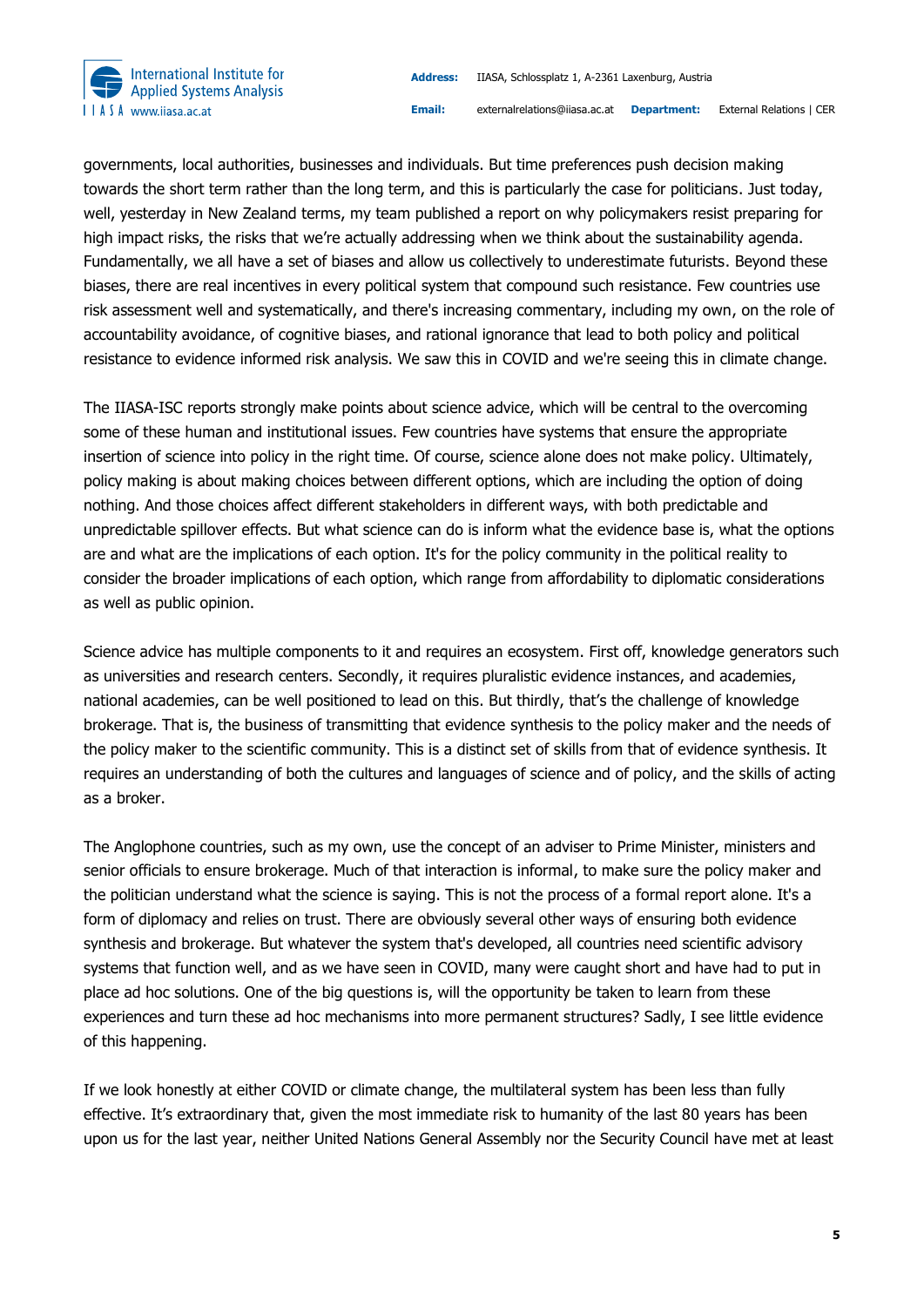

once to discuss the pandemic and work to stop geostrategic and nationalistic interference and achieving optimal outcomes. And when we look at every aspect of the sustainability agenda, the politics of the global responses to climate change, marine degradation, biodiversity loss and the many other dimensions where we need global cooperation, it's clear that the citizens of the world are being let down by the current multilateral processes. Is this the time to seriously rethink the multilateral system, as difficult as it may be, given we are in a very unstable multipolar world?

The UN itself has no effective system of scientific input into its decision making through its central agencies. Although some of the UN family of agencies, particularly the technical agencies, have effective processes. But the mechanisms are very weak in the policy oriented agencies. Groups such as the 10 member group to the Technology Facilitation Mechanism and the expert group that prepared the Global Sustainability Development Report have had but variable inputs. The experimental and very transient Science Advisory Board to the Secretary General failed for many reasons. It was not funded, and reported in Paris not New York, and had no effective mandate and no funder.

If science is critical to every issue the UN must consider, we need a new solution. My preference would be a formal engagement of the UN major group on new science and technology to be converted into a brokerage system between the UN and the science community. But the key decisions made in the multilateral sphere are not made by scientists, they are made by diplomats. The important of a closer relationship between science and diplomacy is clear. The term science diplomacy is often used without clarity as to what it means. It is much more than scientific cooperation across jurisdictional borders. It's about employing science to promote diplomatic goal. And just as policymakers have not understood the importance of science in every dimension that they face, so too generally diplomats have failed to understand how critical science advice and input is into enhancing their role. The message we are discussing here involved recognizing that to address the issues of the global commons requires nation states to understand that avoiding a change in the commons is in fact a form of enlightened self-interest for every country.

I am pleased, however, to say that the increasing number of foreign ministries recognize the importance of science advice being embedded within their own organisation. The United Kingdom, Japan, Netherlands and the United States are among countries that now have science advisers within their foreign ministries, not just to promote the innovation economy, but to engage the very issues we are discussing.

Some years ago, an informal grouping, the Foreign Ministers, Science and Technology Advisory Network was formed under INGSA, the International Network for Governments Science Advice, which I chair. It now has some over 30 or more countries involved, including Austria. It's been highly active over COVID and such informal networks will become critically important, especially with such a fractured formal a multilateral system.

We face a number of potential existential threats, many encompassed within the reports being discussed today. To address each one of these, we need more effective partnerships between science, society, national and international policy communities, risk assessment and management, more anticipatory policy making,